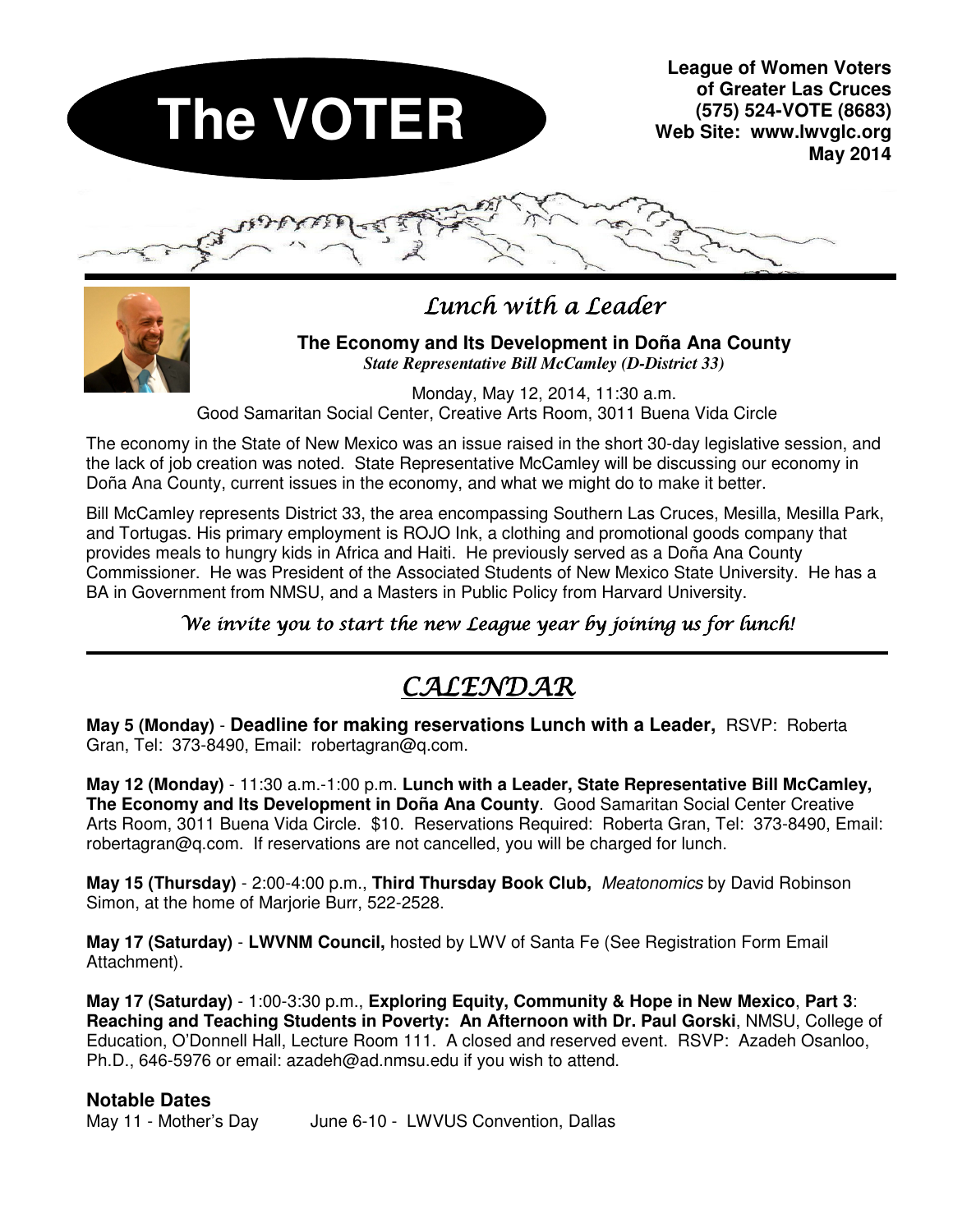**The VOTER**  Volume 45, Issue 1 - May 2014 Usually Published Monthly

**The League of Women Voters of Greater Las Cruces**  P.O. Box 8322 Las Cruces, NM 88006-8322 (575) 524-VOTE (8683)

Web Site: www.lwvglc.org **President -** Erika Graf-Webster

**Vice President & Program**  Roberta Gran

**Secretary - Christina Little** 

**Treasurer -** Ruth Benjamins

**Director, Membership**  Johnnie Aldrich

**Co-Director, Voter Services**  Gracia Class Gwen Hanson

**Nominating Committee**  Chair: Marjorie Burr Elected Member: Sue Cain

**Program for Study and Action Committees** 

**Voting Impediments**  Roberta Gran - 373-8490 Johnnie Aldrich - 522-1544

**Quality of Life (Happiness)**  Cynthia Pelak - (575) 496-3170

> **Affordable Housing**  Vicki Simons -522-4813 Christina Little-373-1882

**Education**  Jane Asche - 532-8087 Sue Cain - 647-8250

**Mental Health Services in Doña Ana County**  Becky Beckett - 522-8171

**Metropolitan Court**  Marjorie Burr - 522-2528

**ACTION COMMITTEE**  Barbara Goedecke - 522-0323

> **Web Master** Dale Yeo - 405-7580

**Newsletter Editor**  Bonnie Burn - 526-0013 burnb@comcast.net



# President's Message

We have had a pretty nice winter (unlike most of the Midwest and the East). Now the weather has finally turned spectacular, and the flowers, especially the roses, are blooming – it makes me feel good!

May is full of new beginnings. This includes the League that starts its fiscal year on May 1. We

have had our Annual Meeting, have established the strategic plans for making the League a more "user-friendly" organization, and we have our new Board of Directors who are energized to make the League shine in community involvement, in studying community issues and applying what we learned to community actions. We are also starting our detailed planning efforts for the upcoming general election--multiple candidate forums are likely for this fall!

Several interesting events took place in April that involved League participation. The first was a series of three Great Conversations about the Minimum Wage issue as seen from the Las Cruces perspective. These Conversations were initiated at the behest of the Las Cruces City Council and were managed and moderated by Randy Harris, founder of the Great Conversations and a League member. The League was asked to participate by providing screeners for audience questions just as we do for candidate forums. These three Great Conversations focused on what was doable and acceptable regarding raising the minimum wage in the city of Las Cruces. The panel participants, representing both businesses and workers, did not hesitate to express their opinions (sometimes strongly) about the subject. See the Special Report Email Attachment.

The League also held its first "Talk About" session, thanks to Win Jacobs, on the subject of Water (or rather the lack thereof) in this region. Win invited League members and experts on water matters to her home on April 8 for an informal discussion about water issues. We do have a position on water; however, it was last revised in 2001 during a time of a relatively plentiful water supply for the region. Additional "Talk About" sessions on this topic are planned, and it is likely that these discussions will eventually lead to a review and possible revision of our water position.

Also on April 8, Doña Ana County conducted an election regarding the proposal by the Doña Ana Soil and Water Conservation District to slightly raise the county property tax to support future conservation projects. Frustrations about this election led to my emailing the head of the Doña Ana Elections Bureau, and that resulted in a face-to-face meeting with its staff. Page 4-describes what happened.

So welcome to the start of a new year for the League, and enjoy May!

Erika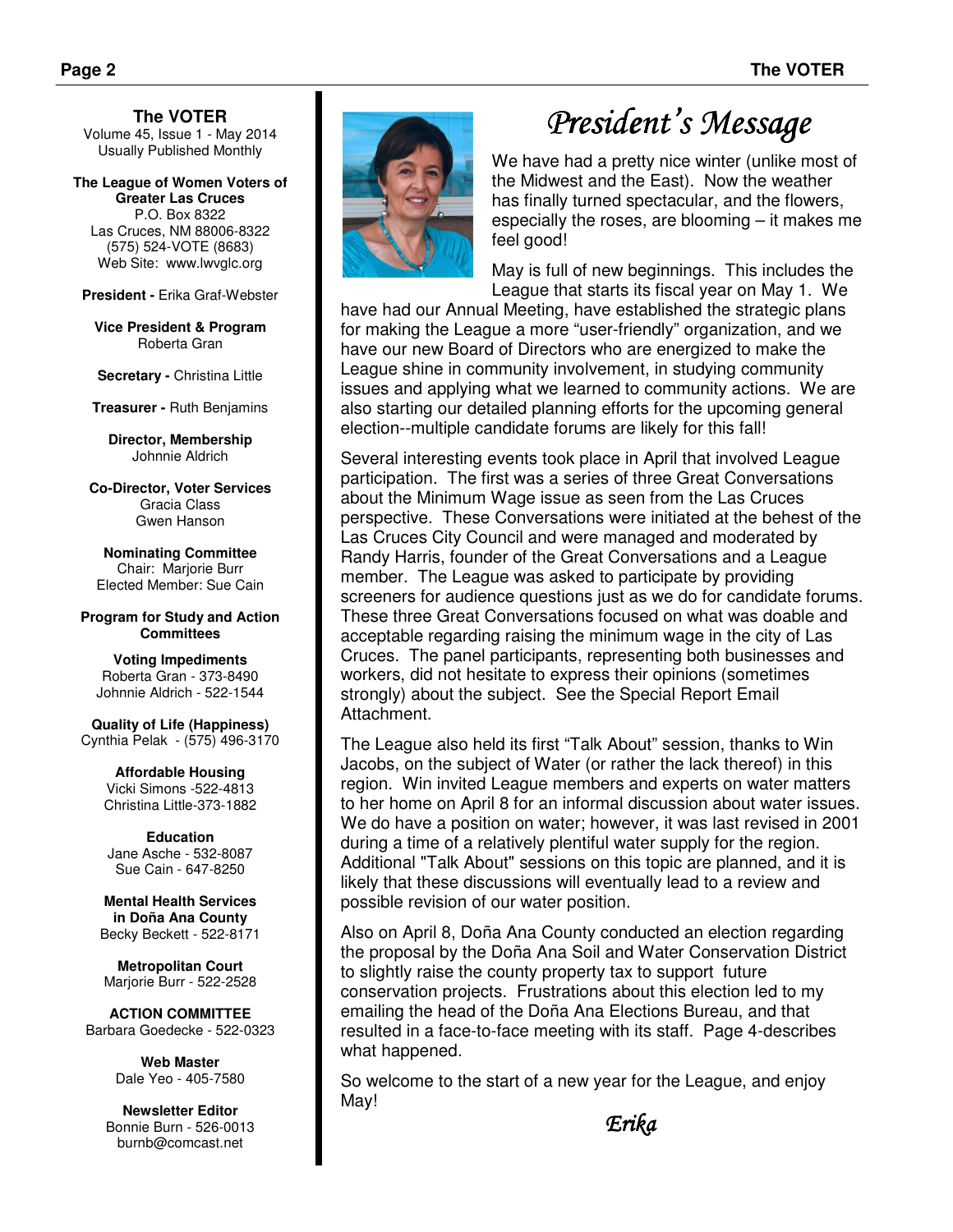$\begin{matrix} 1 \\ 1 \end{matrix}$ 

 $\blacklozenge$  $\blacklozenge$ 



Reed R. Burn Roberta Gran Nancy & Ken Hall Win Jacobs Al Kissling Pat Kratz Marlene Lavettis Louise P. Lockhart Barbara Myers Jean Ossorio Clifford Pelton Nancy Phillips Kathryn Schultz Shirley Soules Marie Sutter-Sinden Donna Tate

 $\blacklozenge$ 

 $\begin{array}{c}\n\blacklozenge \\
\blacklozenge \\
\blacklozenge\n\end{array}$ 

 $\overrightarrow{r}$  $\overrightarrow{r}$  $\overrightarrow{r}$  $\overrightarrow{r}$ 

Thank You

**TIME TO PAY YOUR MEMBERSHIP DUES** 

**ANNUAL MEETING** 

111111111111

Note the Date Change

**Saturday, April 26, 2014 9:00 a.m. - Noon Good Samaritan Social Center Creative Arts Room 3011 Buena Vida Circle** 

**Members need to attend and participate in** the local League Annual Meeting. It is the

• Bylaws amendments

 $\blacklozenge$  It also is the meeting at which members set the direction that the local League will follow during the new League year, 2014-2015.

**PLEASE PLAN TO ATTEND** 

~ \* \* \* \* \* \* \* \* \* \* \* \* \* \* \* \* \*

• A Program for Study and Action

time when members adopt: • A budget

(Renewal period May 1 thru June 30)

\$60 - Individual \$90 - Household \$30 - Student

Dues payment and donations to the operating fund are payable to LWV of Greater Las Cruces.

Donations to the LWV Education Fund are payable to League of Women Voters Education Fund. (Tax deductible)

Mail to: LWV of Greater Las Cruces, P.O. Box 8322, Las Cruces, NM 88006 **MEMBERSHIP DIRECTORY 2014-2015** 

# HAVE YOU

Moved? Changed Telephone Number Changed Email Address

Please check your listing and send any changes to Johnnie Aldrich, Director, Membership Tel: 522-1544 or Email: jraldrich@earthlink.net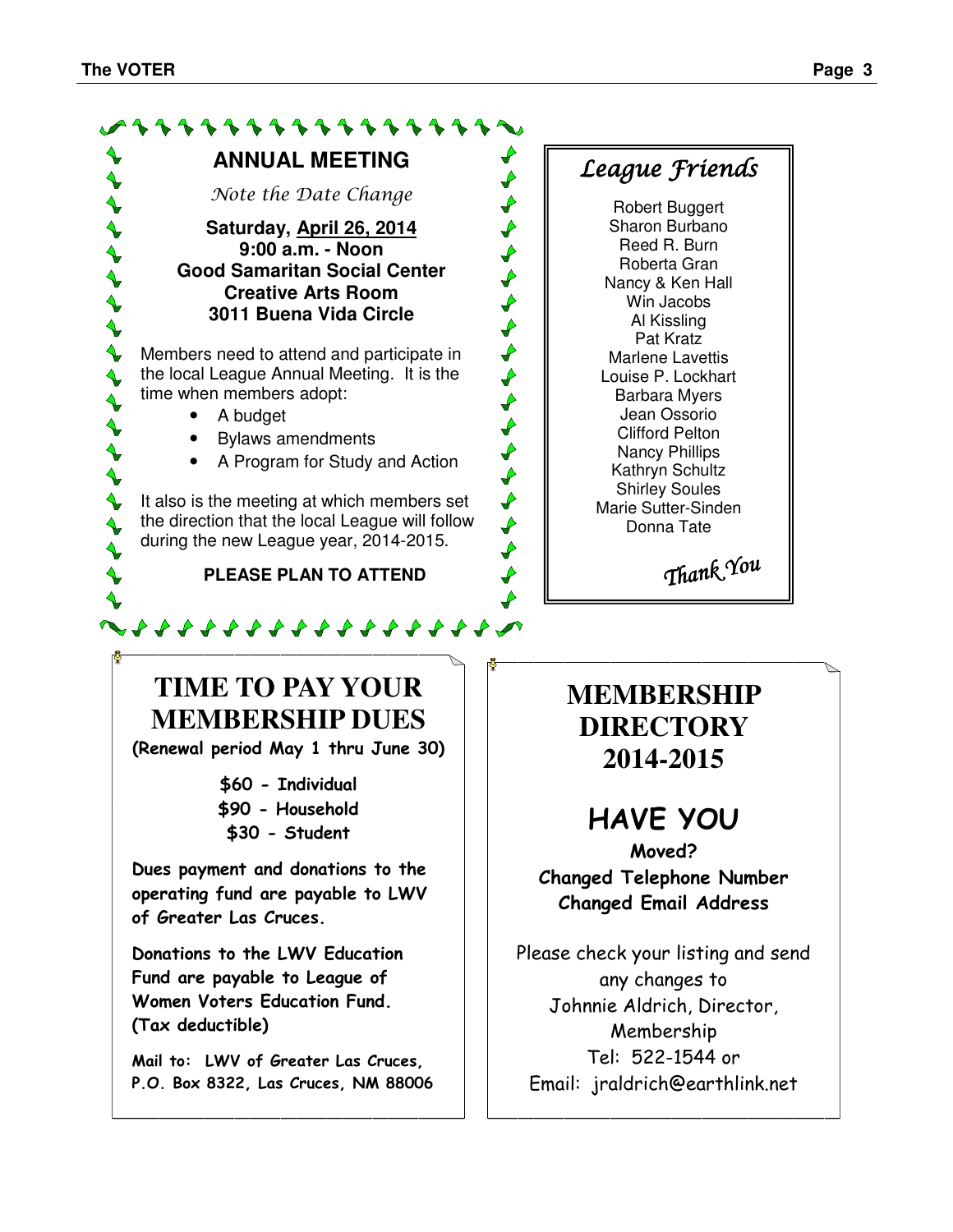#### **Meeting with the County's Bureau of Elections**  Reported by Erika Graf-Webster

On April 8, Doña Ana County conducted a special election regarding a proposal by the Doña Ana Soil and Water Conservation District to slightly raise the county property tax, a mil levy, for future conservation projects. The proposal was soundly defeated, but the election shone a bright spotlight on inadequate and outdated New Mexico election procedures. The Doña Ana County Bureau of Elections could not be blamed for the short voting hours and the long lines of frustrated voters. It turns out that election procedures for New Mexico operational entities such as the Soil and Water Conservation District are actually embedded in the New Mexico constitution and leave the specifics for conducting the election up to the operational entity. So it was the Conservation District that defined the number of polling places and the voting hours, and our County's Bureau of Elections was simply tasked with the operational execution of the election.

The subject of the election motivated a much larger number of voters to go to the polls than had been expected. Nothing about this election was "standard" or what the local community has been used to in terms of voting. There was no early voting. The voting hours were only from 8 a.m. to 5 p.m. (instead of the typical 7 a.m. to 7 p.m.). Voting Convenience Centers were allocated to three Las Cruces locations. That number was woefully inadequate and resulted in long lines and irritated voters.

I ended up not being able to vote. Due to my currently reduced ability to walk any significant distance or to stand for any extended period of time, I simply could not deal with the long wait lines. I tried both the County Building and Good Samaritan locations, but the lines were just too long, probably well over an hour wait. So I went home and composed an email to Scott Krahling, supervisor of the Bureau of Elections, that started with the sentence "You were probably as frustrated with today's election as I was…"

Scott actually called me the next day, and we arranged to meet in his office. I asked Gwen Hanson to join me.

We met on Thursday, April 10, at the County Clerk's office, and we were surprised to find that the meeting was not just with Scott Krahling, but also was attended by Lynn Ellins, County Clerk, and Mario Jimenez, Chief Deputy Clerk. After some rehashing of the problems with the election, we presented the League's election procedures position as well as recommendations for future elections:

- Develop and use a standard, well-defined elections process at EVERY election;
- Develop a consistent, standard elections calendar that identifies a FEW (maybe three or four) dates on which elections can be held. Combine small elections that deal with only a few items such as this mil levy and hold them on the standard election dates; and
- Always use Voting Convenience Centers.

The County Clerk's staff said that they agreed with us on each point. In fact, the staff is already in the process of developing an amendment for the New Mexico Constitution that eliminates the ability for small state and regional organizational entities to define election procedures for counties. The staff also is researching legislation that would require school board elections to take place on one of the standard voting dates.

Speaking for the League, I offered our help in whatever voter registration and voter education efforts the Bureau is planning in the fall. We recommended that a strong, very well publicized registration effort take place countywide over several days. We suggested calling it a "Registration Fiesta." We offered our help with that as well.

Our recommendations were very well received, and we look forward to a closer working relationship with the County Clerk's office and the Bureau of Elections.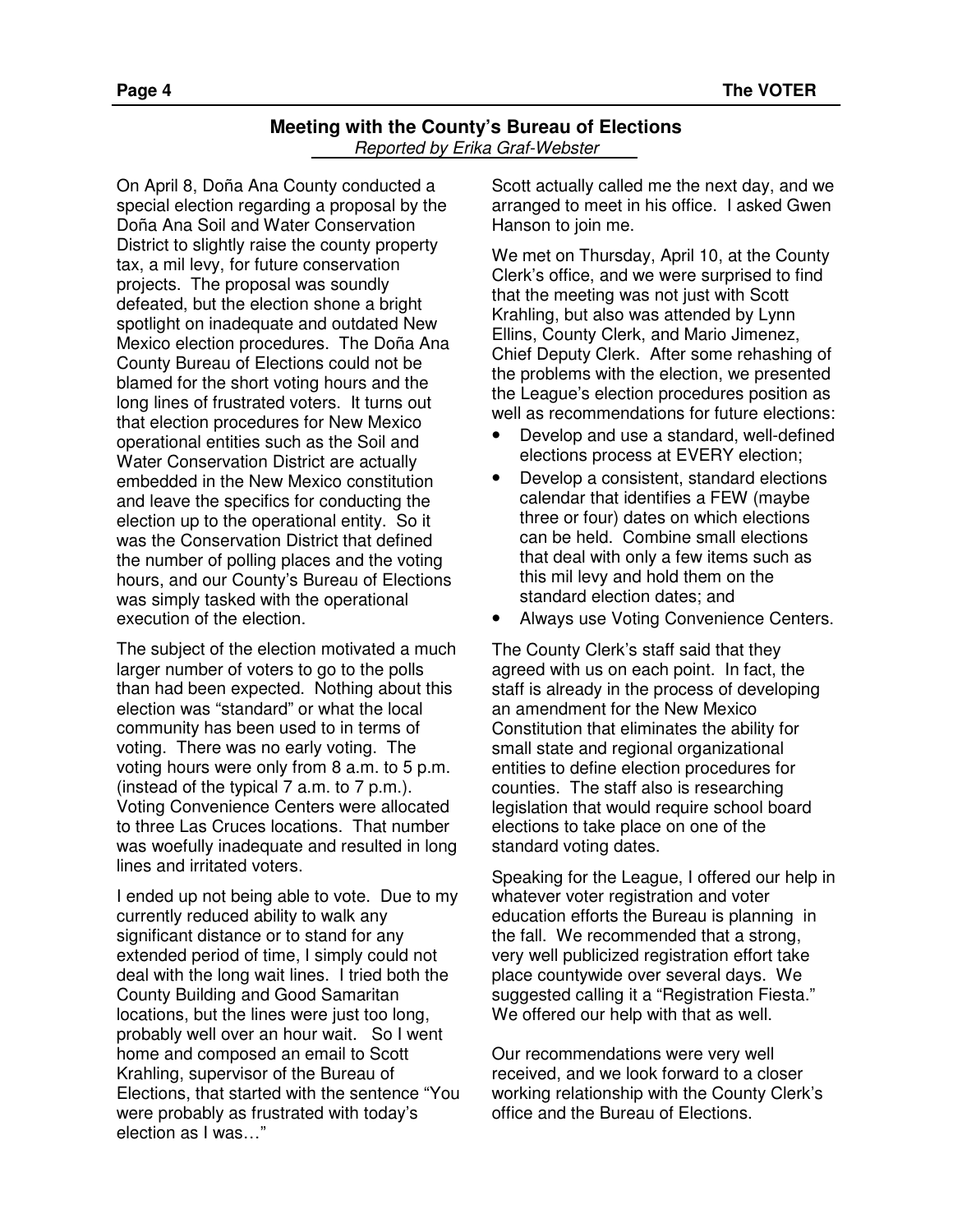### **Talk About: Water in Dona Ana County**, Reported by Win Jacobs

The first session of a newly developed League activity, Talk About, was convened at the home of Win Jacobs on April 8. Eight of the ten people who had indicated an interest attended. Mr. Eric Fuchs, who is with Elephant Butte Irrigation District and is a widely known water consultant, joined us. We also were fortunate to have in attendance our own League member, William Little, a professional hydrologist of some experience, and Dr. Kurt Anderson, a professor of astronomy, a former Board member of the Doña Ana Mutual Domestic Water Association, and also a League member.

As we focused on our purpose, it quickly became clear that the conversation would focus on the old news of drought now in its fourth year and new news of court action involving New Mexico, Texas, and the federal government. Texas has petitioned the U.S. Supreme Court for permission to sue New Mexico and Colorado, claiming that groundwater withdrawals in New Mexico are impairing the river flow owed to Texas under the Rio Grande Compact. The U.S. solicitor General has requested permission to join the suit as an intervenor and also has filed a brief in support of the Texas position. The Supreme Court has granted permission, but gave the parties an extra 60 days to file additional arguments. New Mexico still has a little time to appeal for dismissal, which is not expected.

Southern New Mexico is part of Texas when it comes to Rio Grande River matters. Drought makes drilling for ground water even more essential to our valley's agriculture. The inter-connections of aquifer (ground water) and river need to be understood, as does the water law of New Mexico: first in time, first in right (to use); for many more familiar, from farther east, with right of capture (if it flows over my land I can capture and use it). This is a difficult concept.

In short, when it comes to water, there is much to talk about. How far and in what fashion does LWVGLC wish to proceed?

# Christina Little

is recognized by the Mayor and City Council for her community service.



The above plaque read:

City of Las Cruces Mayor's Citation for Community Service Presented to Christina Little "In recognition for your service in leadership and public relations with endless commitment and dedication in helping to make Las Cruces a better community."

Dated this 17<sup>th</sup> Day of March 2014

Ken D. Miyagishima, Mayor \_\_\_\_\_\_\_\_\_\_\_\_\_\_\_\_\_\_\_\_\_\_\_\_\_\_\_\_

The League of Women Voters is proud to acknowledge Christina as a valued, longtime member, having served in many leadership roles during her membership. We congratulate her on this achievement.

**We make a living by what we get, but we make a life by what we give. Winston Churchill.**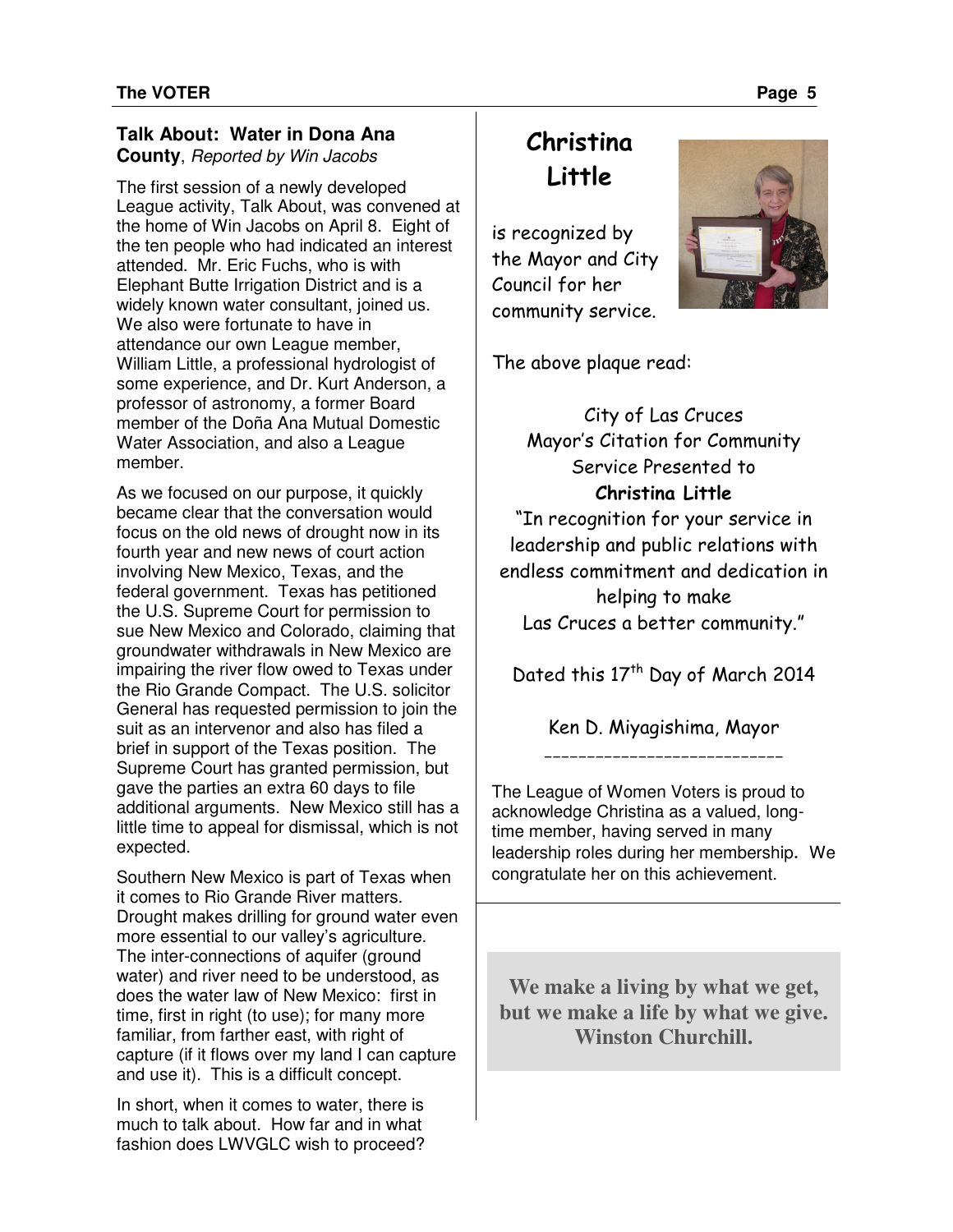#### **Exploring Equity, Community & Hope in New Mexico**  Reported by Bonnie Burn

Professor Azadeh Osanloo, MPA, Ph.D., Stan Fulton Endowed Chair for Education, New Mexico State University, has been presenting a three-part series about equity, community and hope.

Part 3 of the series will be presented on Saturday, May 17. The guest speaker is Paul C. Gorski, Associate Professor, George Mason University, and founder of EdChange.org. He is one of the preeminent scholars in the U.S. involved with teaching children who live in poverty. His professional website is http://paulgorski.efolionm.com.

Part 2, Juntos! Working together Working as One was held on Saturday, March 22, 1-4 p.m., in the Auditorium at Doña Ana Community College, East Mesa. A panel discussion about creating community, university, and educational partnerships featured Gabriel R. Sanchez, Ph.D., Associate Professor of Political Science, University of New Mexico; Diana Bustamante, Ph.D., Executive Director, Colonias Development Council; and Enrique Alemán, Jr., Ph.D., Associate Professor, Educational Leadership and Policy,

## Exploring Equity, Community, & Hope in New Mexico

## Part 3:

Reaching and Teaching Students in Poverty: An Afternoon with Dr. Paul Gorski

Saturday, May 17, 2014, 1:00-3:30 p.m. NMSU, College of Education O'Donnell Hall, Lecture Room 111

A closed and reserved event. RSVP: Azadeh Osanloo, Ph.D., 646-5976 or email: azadeh@ad.nmsu.edu

University of Utah. Creating collaborations between the university and the community and how to break down barriers between research universities and the community were discussed by the panel members.

The second part of the program focused on a documentary film, "Stolen Education," developed by Dr. Alemán when he learned about a lawsuit that involved his mother when she was an Hispanic elementary student. When public education was desegregated, the state of Texas closed its Spanish-speaking schools and integrated students into the public school system. A system was devised to have Spanishspeakers remain in first grade for three years. The focus of this three-year program was to teach English to Spanish speakers; however, Spanish surnamed children were directed to the first grade even when they spoke English. A lawsuit, Hernandez v. Driscoll (1957), successfully changed this system. Nine children, including Dr. Alamán's mother, testified at the trial. Six of the nine students were interviewed for Dr. Alaman's documentary. His mother persevered with her public education and graduated from high school seven months shy of her 21st birthday.

Part 1 of the series explored a reconciliation between two individuals who encountered each other during the civil rights movement. "The Last Knight Standing," a documentary, explored the possibility of reconciliation between Paul Saltzman and Delay De La Beckwith. Mr. Saltzman traveled to Greenwood, Mississippi, to register voters as part of the Student Nonviolent Coordinating Committee (SNCC) . Mr. Beckwith was the son of Bryon De La Beckwith, a white supremacist and Ku Klux Klansman who worked to stop voter registration and the civil rights movement as it was unfolding. Meeting as older adults, their dialogue and thoughts were captured in the film about those times and the years after the movement.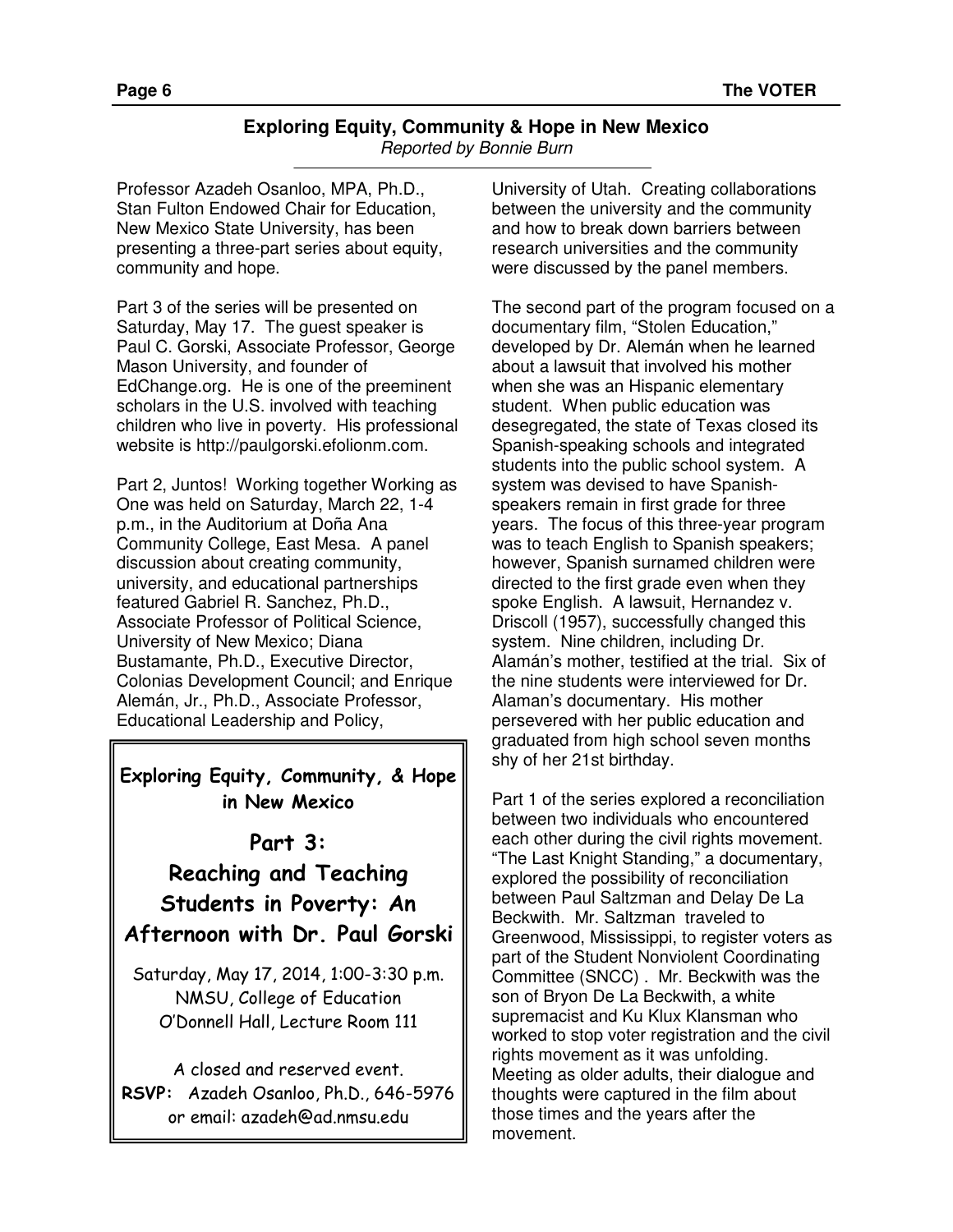## **Sunshine and Shadows Public Records & the New Mexico Mental Health Provider Audit Thursday, March 20, 2014, Zuhl Library, NMSU**

Reported by Roberta Gran

Guest Panelists: NM State Senator Mary Kay Papen, Heath Haussamen of New Mexico In-Depth, Walt Rubel of the Las Cruces Sun-News, and Ruth Burkhart, Assistant Professor, School of Nursing, NMSU.

The program began with a tribute to medical journalist and community activist Margaret Markham, with Todd Dickson, News Editor of the Las Cruces Bulletin, and Diana Washington Valdez, Reporter for the El Paso Times, presenting. They spoke of her lifelong work as a proponent of government's responsibility for disclosure to the public and to promote public awareness as critical in holding the government accountable.

A summary of the results of the NM mental health providers claims audit, conducted by Public Consulting Group (PCP), a Bostonbased firm, was given by Professor Burkhart. The scope of the program was for the panelists to review the law on access to public records in New Mexico and to discuss the controversy surrounding the audit. One problem was an alleged overpayment from Medicaid of more than \$15 million to providers for a period of three years for which repayment was demanded. Two other problems noted were conflict-of-interest issues and billing.

Initial actions taken were freezing of all Medicaid payments and confiscation of computers and files. These actions disrupted patient care immeasurably, leaving a majority of clients without care at all, and a majority of providers without sufficient funds to keep their doors open. There was no outflow of information from the NM Human Services Department (HSD). Agencies were not informed of the charges even after they had requested this information. As time passed, lawsuits were filed to learn if these

actions were justified, and two judges ruled that the audit should remain confidential until after the investigation was completed. Attorney General Gary King has the power to release the audit results, but has chosen not to do so and has not informed the public as to when he will do so.

State Senator Papen said the situation at the Roundhouse is a nightmare. She is sure there may be accounting mistakes, but not fraud. One question she raised was why the state got new providers even before the audit. Apparently, before the start of this event, the providers still had not been paid as much as \$600,000 for the work they had done. Another panelist shook his head and stated with chagrin that this action took place so suddenly there was no opportunity to find out what was going on.

Senator Papen said that every new administration plays with the behavioral healthcare system, making changes without fully understanding the ramifications. These clients are the most fragile in the community. Among the 15 agencies, there are 30,000 clients. The disruptions were chaotic and clients have suffered.

Senator Papen said that HSD could and should have sought another approach: while the Affordable Care Act gave the NM Administration the impetus to do what they did, the actual wording of the legislation says that, in the case of suspected fraud, Medicaid funds **may** be frozen--not **must** and several exceptions are listed. HSD claimed it had no choice but to freeze all funds. Not only did the senator wonder, "Why was this done in the first place?" but also, "If the Arizona company (La Frontera) leaves, can the original agencies pick up the pieces?"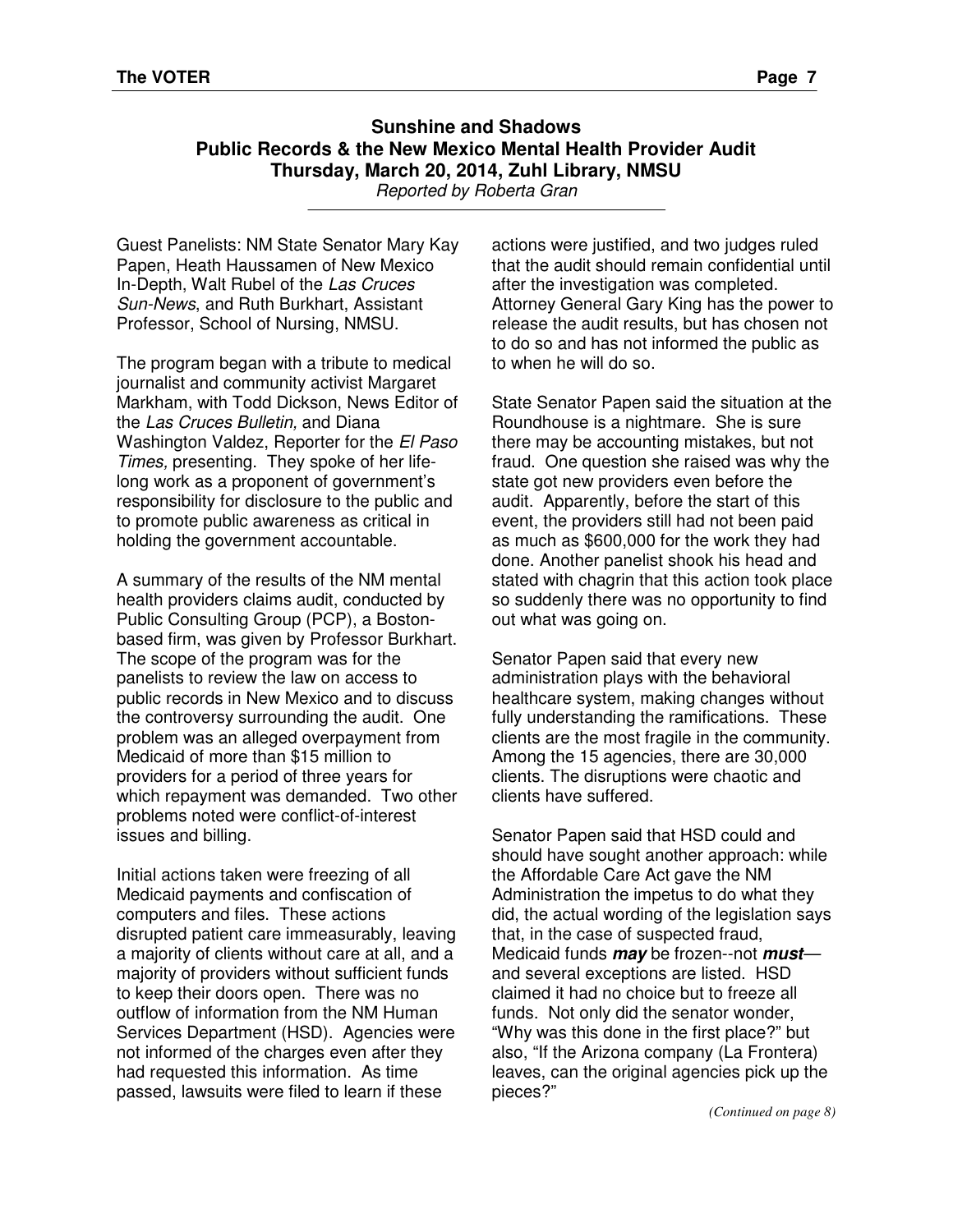**NM Mental Health Providers** (*Continued from page 7)* 

OptumHealth was paid \$40 million to oversee NM behavior health providers and correct any problems it found with them. Billing procedures and practices have changed at least four to six times during the past few years, and new computers were brought in without adequately training staff. She said for all it was paid, OptumHealth should have gone in and helped providers to fix any problems. That's what it was hired to do. Another question raised was, since none of the provider CEOs were allowed to see and respond to allegations, was it possible that the providers were neglected purposely so as to put them out of business?

OptumHealth has seen problems of its own over the years, having been fined \$5 million three years ago for illegal practices in one instance. La Frontera didn't even know that it needed a NM state pharmaceutical license, indicating lack of preparation for the takeover and the speed with which it happened.

One audience participant asked if Senator Papen thought this might have been a hostile takeover. Her answer was that we won't know until the audit is released. Auditing practices were not followed in this case. An auditor's job is to go into a company, research its documents and financials, find any problems, inform the company, show it how to fix them, give it a deadline, and report back to see that changes have been implemented. None of this was done.

Another question raised was: what is the role of HSD Secretary Sedonie Squires? It was her decision to fire the providers. Senator Papen said that HSD's practice of not following due process is seriously questionable. She said that getting help for clients if Frontera leaves because it does not get the increases in payments it wants will result in even higher costs to bring clients back to a level of normalcy. The atmosphere is very combative between the NM legislators and Secretary Squires. She simply walked out of a committee hearing when they started asking her questions. Senator Papen reiterated that it is our responsibility as citizens to hold our government accountable.

Walt Rubel and Heath Haussman, the two journalists on the panel, focused on the lawsuit itself: the lack of due process regarding the affected providers and the lack of governmental transparency from beginning to present with no end in sight.

Where do we go from here? A judge has set in motion consideration to allow for a judicial review vs. making it a law enforcement issue. Although a six-month deadline was set for that decision, if the decision reached is for law enforcement jurisdiction, all the questions could be headed for limbo.

The October 2013 Voter carried a full report of the proceedings of the NM Legislative Behavioral Health Subcommittee meeting on September 3, 2013. Upon reviewing that report and comparing it with the Sunshine Week panel discussion here described, the gulf between state appointees and folks on the ground is illustrated. Surely HSD meant to speak truth to the legislators, describing its view of the process and its hoped-for outcomes. Just as sincerely, five months later, the journalists believe in their obligation to pursue actual reality and bring their findings to the public. To date, the sunny picture of September remains darkened by obfuscation.

Editor's Note: This panel discussion was presented in observation of Sunshine Week, March 10-16, 2013.

Sunshine Week, held the week of James Madison's birthday (March 16) is a nationwide effort to open up dialogue on the importance of transparency in government and freedom of information. During this week, the League of Women Voters of the United States and other members of the Sunshine Week coalition encourage citizens to play an active role in promoting open government at all levels.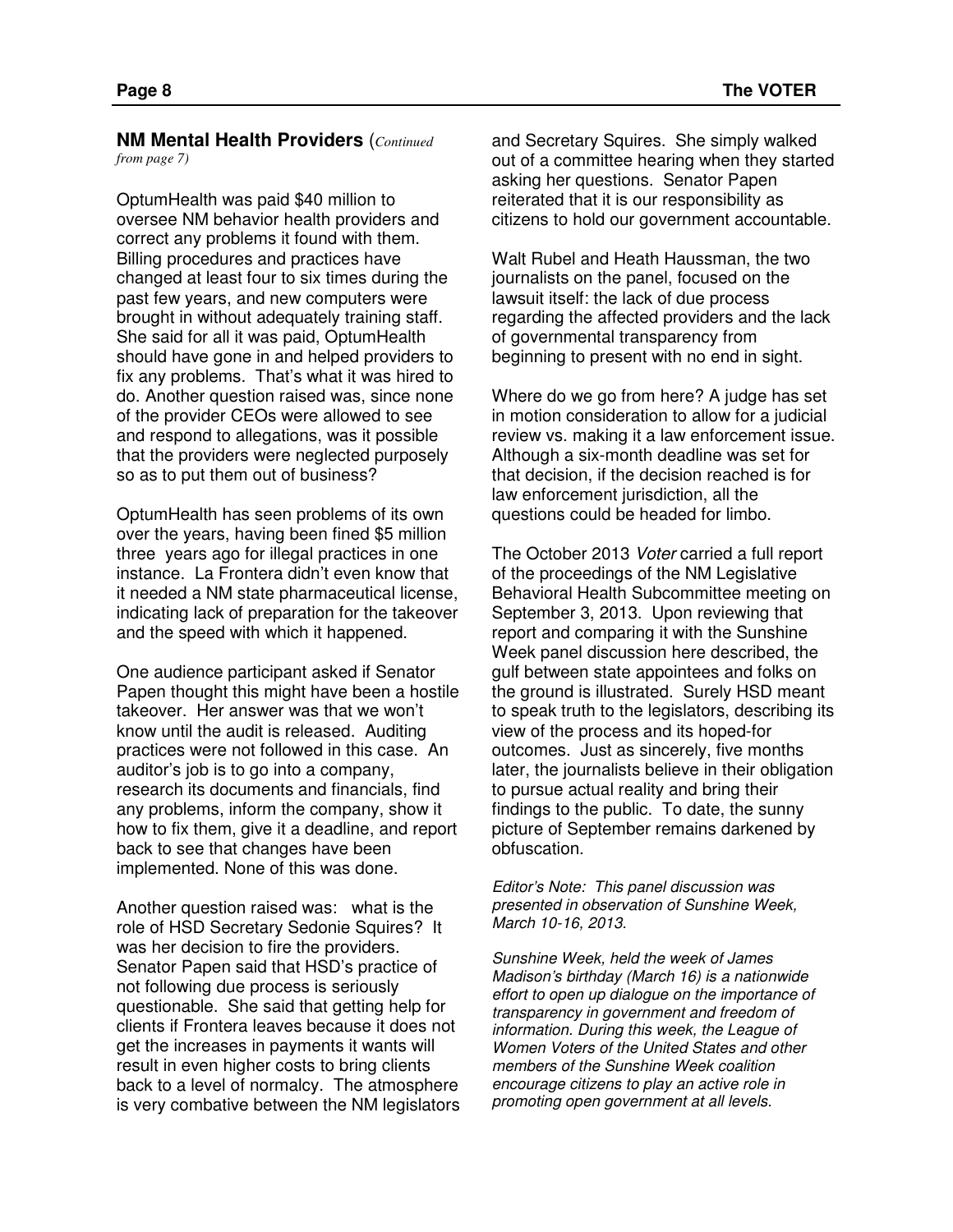## **LEAGUE OBSERVER REPORTS**

The League's Observer Corps can enable greater coverage and information gathering, provide early warning of upcoming issues of concern, increase League's visibility, and assist in networking with other groups. We appreciate the reports that are submitted by Observers. Following the League practice of publishing nonpartisan, objective reports, the information submitted may be edited for content and brevity.

#### **Las Cruces Public Schools (LCPS) Board Meeting,** March 18, 2014, 6:30-8:30 p.m. - Jane Asche, Observer

All Board members were present except for Dr. Bonnie Votaw. The school board meeting opened with its regular recognitions of teacher and student excellence in performance in a variety of academic and extra-curricular areas that is always heartwarming and commendable as a very positive practice to encourage both students and staff. One bit of recognition that was somewhat unusual was the recognition of State Senator Joseph Cervantes for his sponsorship of a successful bill that was signed into law by the Governor that ensures that students enrolled in band and ROTC will continue to get credit for physical education. This represents a reversal of new state policy implemented by the Department of Education earlier this year that had eliminated this long standing practice and was causing concern among students, especially those about to graduate from high school.

Several agenda items stood out at the March 18 school board meeting:

Las Montañas Charter School - A comprehensive report was given by Herb Torres, consultant, that LCPS required the Las Montañas Charter High School to hire last spring to serve as an observer and expert consultant to assist with improvements in student academic outcomes and the effectiveness of the overall charter school operation. He reported very good progress by the charter school in five areas: financial management, the make-up of the school governance council, graduation rates, student attendance, and academic achievement. As part of their work on academics, they are using the Kahn Virtual

Online Academy which is free and has an excellent reputation for assisting teachers with online student instruction thus freeing up teachers to spend more individual time with students in the classroom. The consultant stated that "the school culture of encouragement is tremendous and the support that students give each other is amazing."

Update on the Support System for Improving Teaching Skills – The school system has put in place an online instructional program with four levels of support to prepare teachers for improved teacher evaluation outcomes. The program is provided by a private company known as Teachscape. According to the company's website (www.teachscape.com) its mission is "to help all educators maximize their effectiveness, enabling them to ignite inspiration in every learner. At Teachscape, we believe every teacher can be great. Our passion is partnering with educators to deliver online and mobile tools, professional learning resources, talent management solutions, and expert services that result in measurable growth in teacher practice, school leadership, and student achievement."

#### Board Member Report by Maria Flores – As

is the custom of Board members to report on the visits they make to see what is happening in the schools, Board member Flores reported on her attendance at the Great Conversations facilitated by Randy Harris with students on how to prevent and respond to bullying and the "powerful speech" delivered by a guest speaker at the student rally at Centennial High School about reducing the cycle of violence in our communities. As is her custom, Flores spoke up about her concerns over the redundancy of testing in the schools and the need to reduce this excessive testing.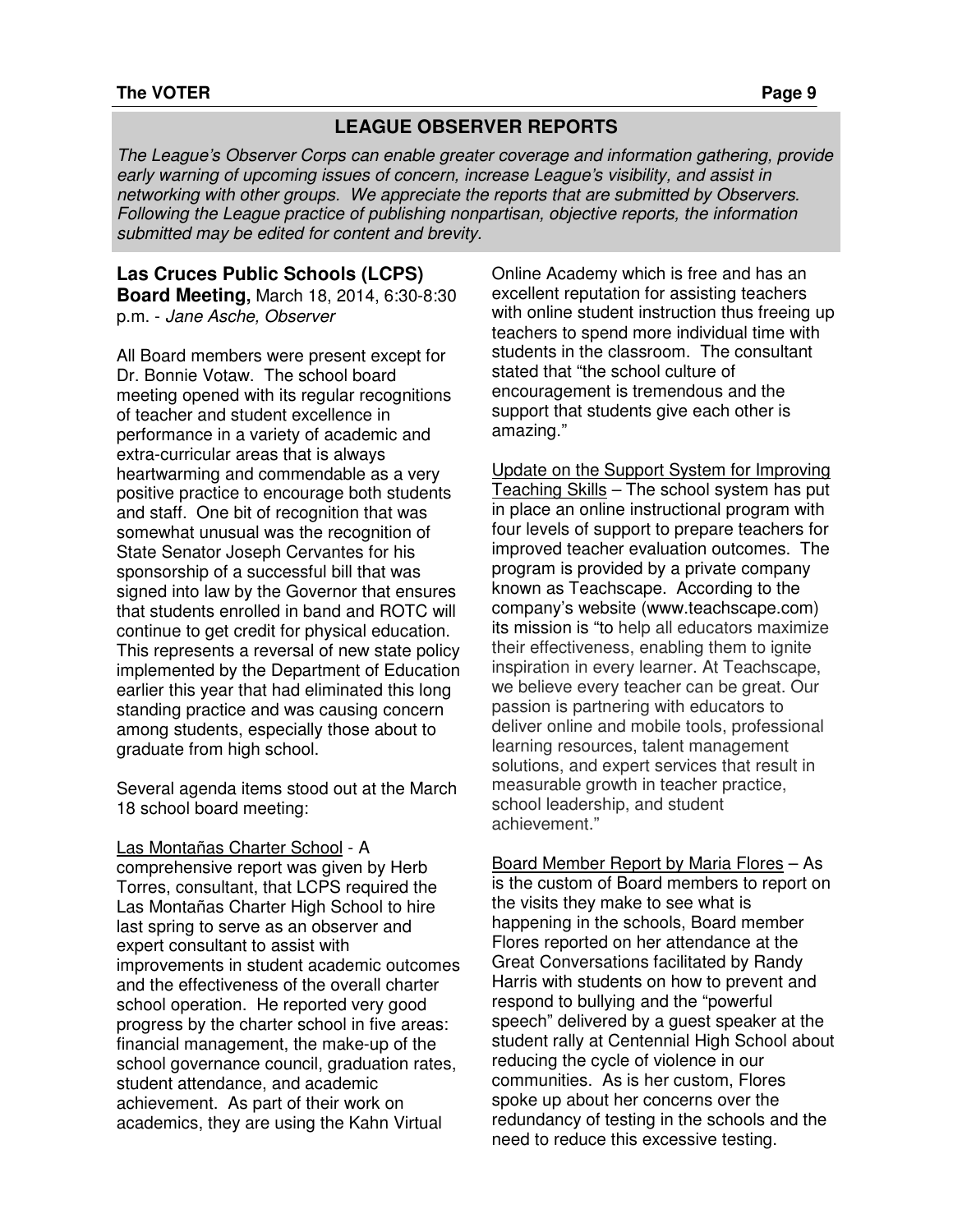### **League Observer Reports (Continued)**

**South Central Solid Waste Authority (SCSWA) Board Meeting**, April 17, 2014, 9:00 a.m. - Johnnie Aldrich, Observer



### **Glass Recycling has come to Doña Ana County!**

Beginning April 27, glass bottles and jars will be accepted at **TWO** drop-off

locations: **Recycling Center, 2855 W. Amador Ave** and **Foothills Landfill, 555 S. Sonoma Ranch Blvd.** 

**YELLOW** is the color of this recycling opportunity for which many of us have waited for years. The receptacles are yellow. We can put green, blue, amber, and clear glass into them. Removing labels is not necessary, but the glass food and beverage containers should be clean and dry. Food and beverage containers **only**, please. The following are **NOT** acceptable: vases, dishes or cups, window glass, light bulbs, ceramics, and lids.

Please do **NOT** place glass in the **BLUE** bins to which we have become accustomed. **YELLOW** is the color of glass recycling.

A new Recycling Guide brochure detailing these requirements will be available at our Annual Meeting and at both City Hall and the County Government Center.

Besides announcing this addition to the Authority's recycling program, the Board approved the purchase of a glass crusher. Cost: \$149,118. Capable of processing glass at 5 tons per hour, the crusher will probably run no more than two to three days a week in the beginning. Though the crusher will not be available until July 1, glass collection will begin on April 27, 2014, Earth Day.

In making his Administrative Report, Solid Waste Authority Director Patrick Peck had more good news. The U.S. Environmental Protection Agency (EPA) recently carried out extensive inspections of all of the Authority's solid waste storage and collection facilities and of administrative operations to be sure that they conform to federal requirements. Some Authority administrators were concerned that substantial changes might be mandated. None were. The Authority has permission to operate, "business as usual," until the next inspection is required 5 years from now.

The meeting adjourned at 10:02 a.m.

#### **Ratepayer Advisory Committee**

**Meeting,** April 17, 2014, 1:30 p.m., Las Cruces Utilities, 680 N. Motel Blvd - Susan Schmugge, Observer

\_\_\_\_\_\_\_\_\_\_\_\_\_\_\_\_\_\_\_\_\_

When a utility proposes to raise rates, as the South Central Solid Waste Authority (SCSWA) is proposing for trash and recycling, Las Cruces Utilities has mandated that the Ratepayers Advisory Committee (RAC) consider and advise the Utility as to the soundness of the proposal. The committee is made up of Las Cruces residents who have job experience in public utilities and who volunteer their service.

This committee is presently considering the SCSWA proposal. It is using the advice of a consultant who has experience throughout the country with smaller cities considering proposed rate increases for services rendered.

Meetings are open to the public and information is available at SolidWasteRAC@yahoo.com.

[Editors Note: The solid waste rate case may be found online by searching "Las Cruces Solid Waste Rate Case." A print copy of all the rate case proceedings and documentation is available at Branigan Library and at the utilities Office at 680 N. Motel Blvd - Source: Las Cruces Sun-News, April 16.]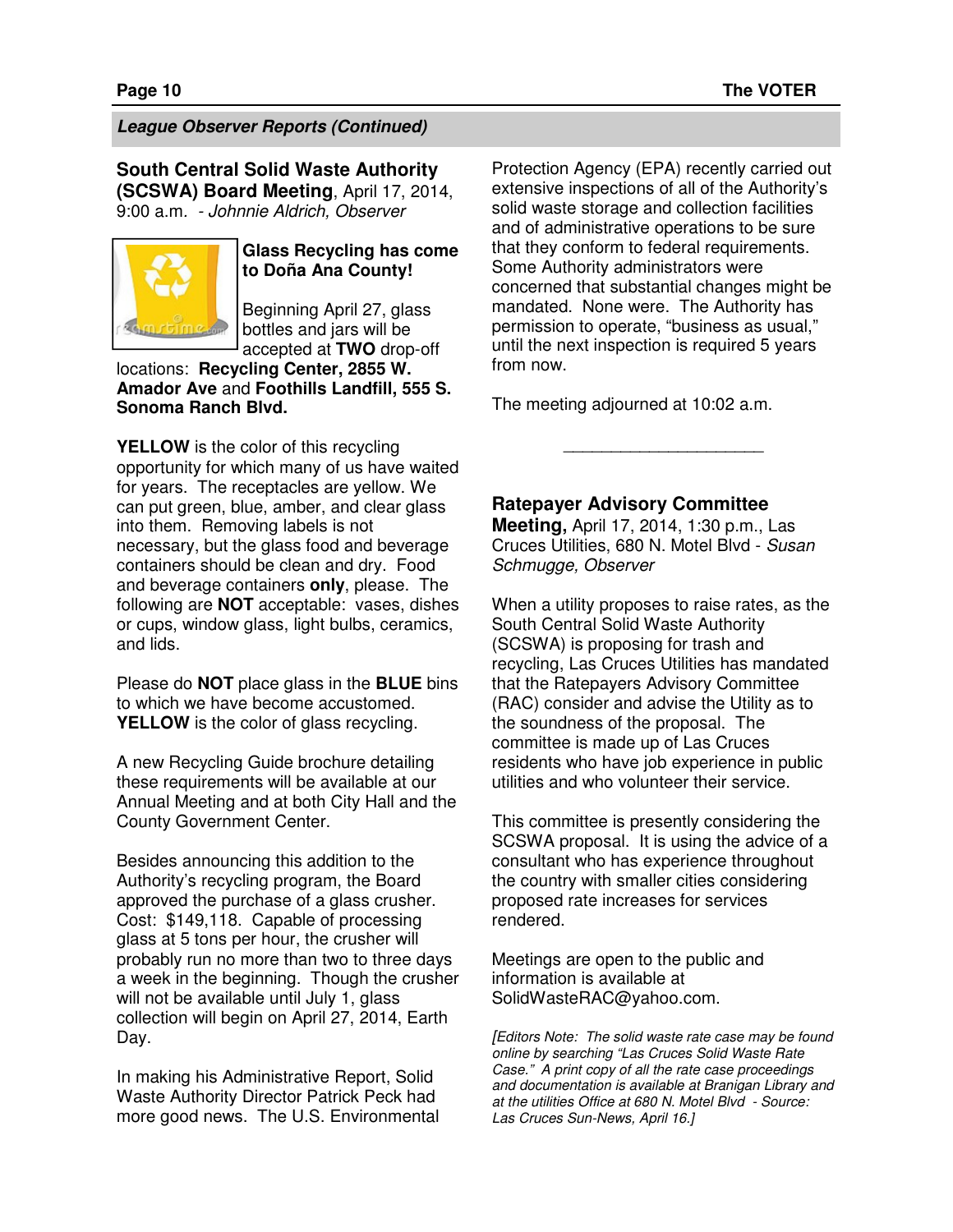#### **League Observer Reports (Continued)**

## **Mesilla Valley Public Housing**

**Authority (MVPHA)**, March 20, 2014, Noon - 1:30 p.m. - Vicki Simons, Observer

The meeting convened at noon in the Housing Authority Building with Felix Cordero, Chairman, presiding. Also present were Commissioners Beth Bardwell and Shelley Sanders. Commissioner Theresa Olguin-Fisher joined later in the meeting. The resident Commissioner has resigned so that vacancy is yet to be filled.

Following introduction of public participants (only the LWV Observer), roll call and approval of the agenda, was a planned conference call with Housing and Urban Development (HUD) New Mexico Field Office. HUD personnel on the call were the Program Center Coordinator Floyd Duran, Public Housing Revitalization Specialist Mandy Griego and General Engineer John Tellez. The purpose of the call was to discuss negative findings by HUD of the MVPHA submitted report on the Section Eight Management Assessment Program. The assessment process involved the Authority submitting a required report on adherence to HUD criteria. The response to each criterion is supported by a random sample of clients as to whether MVPHA had met the precise indicators of proper management. According to HUD, the report was prepared improperly with no sample results submitted. At the time of the inspection, June 2013, the Section Eight program was administered by a consultant, AMA, based in Florida. The program is very complicated and was not administered inhouse by the Authority. The result of the inspection was that the MVPHA rental assistance program is classed as a "troubled" program, but HUD personnel added that the program has not failed. It is just that the report was improperly prepared. MVPHA has responded to that status by terminating AMA and is in the process of hiring personnel to administer the program in -house. MVPHA was paying AMA \$31,000 per month, so not only will the administration be improved, but also money will be saved. HUD personnel are satisfied with these changes and will remove the "troubled" status upon submission of a proper report next year.

The Board then discussed the financial situation at the Robledo Ridge project. This is a rehabilitation of 71 individual housing units on Valley Drive, north of Picacho Ave. It was a project financially supported by the sale of tax credits. Not all the tax credits were sold, so MVPHA is responsible for more financial support than they had planned.

The last item on the agenda was staff reports from the Accountant, Modernization Manager, Deputy Director and Executive Director.

The meeting was adjourned at 1:30 p.m.

#### **Neighborhood Expo**

Reported by Bonnie Burn

In an effort to showcase its services and programs, the City of Las Cruces organized its first ever Neighborhood Expo event. Nonprofit organizations were invited to staff a table located in the City Hall lobby that displayed information about the organization. At its table, the League of Women Voters conducted voter registration and held conversations about updating voting information and the election process.

The event was held on Saturday, March 15, from 9:00 a.m. - Noon. Roberta Gran and Johnnie Aldrich represented the League. Jamey Rickman, Community Liaison, City of Las Cruces, organized the event.

Held in conjunction with the Saturday Farmers Market, the Neighborhood Expo saw lots of traffic.